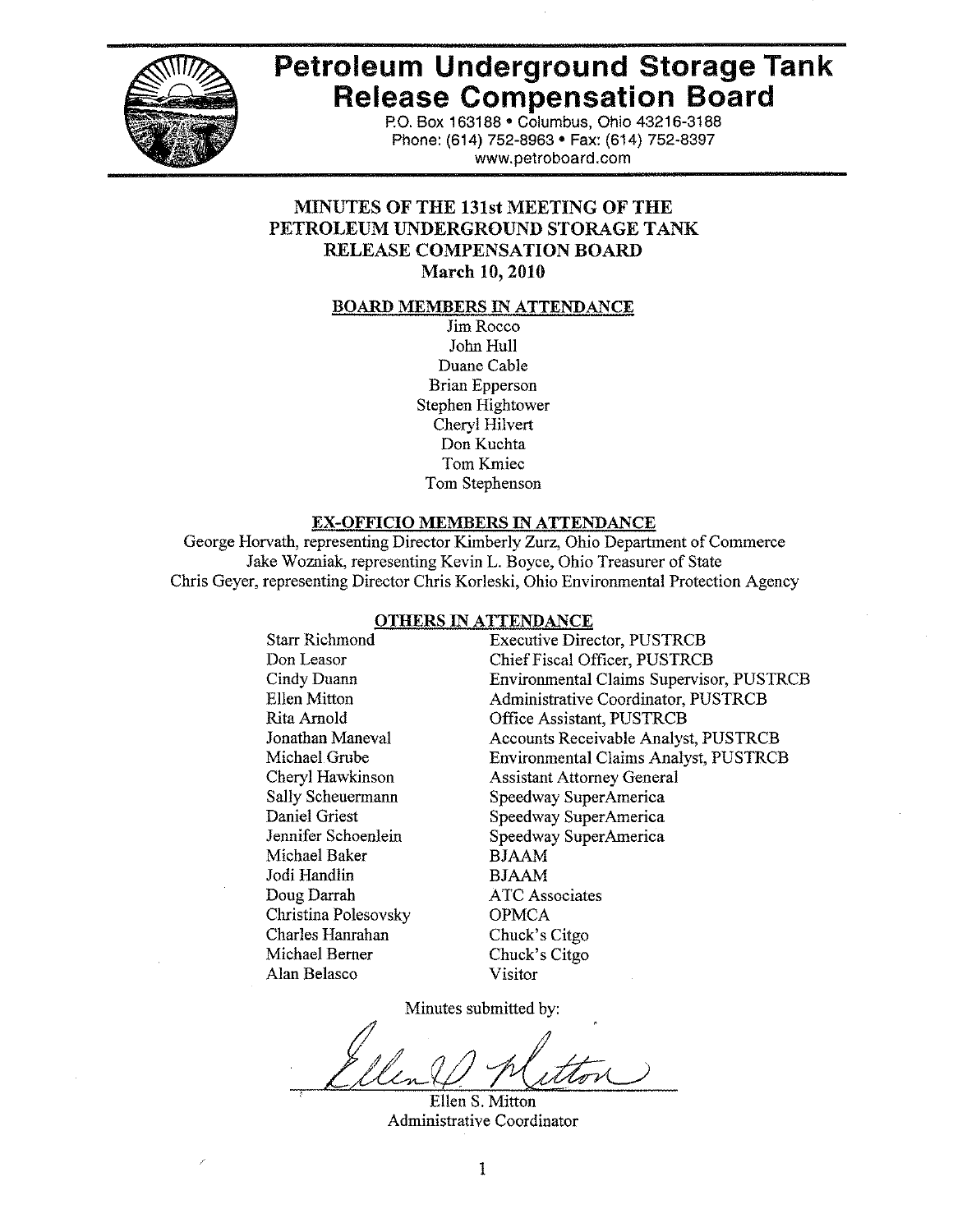# **Call To Order:**

Chairman Rocco convened the one hundred thirty-first meeting of the Petroleum Underground Storage Tank Release Compensation Board on Wednesday, March 10, 2010. The following members were in attendance: Jim Rocco; John Hull; Duane Cable; Mayor Don Kuchta; Steve Hightower; Cheryl Hilvert; Brian Epperson; Tom Stephenson; Tom Kmiec; George Horvath, representing Director Kimberly Zurz, Ohio Department of Commerce; Christopher Geyer, representing Director Chris Korleski, Ohio Environmental Protection Agency; and, Jake Wozniak, representing Kevin Boyce, Ohio Treasurer of State.

Chairman Rocco asked if there were any comments, questions, or discussion regarding the minutes from the January board meeting and there were none. Mr. Hull moved to approve the minutes. Ms. Hilvert seconded the motion. A vote was taken and eleven members voted in the affirmative; Mr. Wozniak abstained. The motion carried.

## **Financial Report:**

Chairman Rocco called upon Don Leasor, Chief Fiscal Officer, to present the financial reports.

Mr. Leasor introduced Mr. Robert Newman, Director of Investments, Ohio Treasurer of State's Office. Mr. Leasor stated that during the development of the Board's investment policy, Ms. Richmond met with representatives of the Ohio Treasurer's Office. On February 25, 2010, Ms. Richmond, Mr. Leasor, and Mr. Hickey met with Mr. Newman to discuss StarOhio and alternative investments and an invitation was extended at that time to Mr. Newman to speak with the members of the Board.

Mr. Newman briefly summarized the duties of the Investments Division. He stated the division manages short-term investments (30-days and under), investments in agencies and treasury notes out to five years, the StarOhio account, and the lottery's annuity funds.

Mr. Newman summarized factors contributing to and resulting from the financial crisis and the recession that followed. He also summarized actions taken by the Treasurer of State's Office to minimize the impact on its investments and announced that the Treasurer's Office did not lose any funds in any of its investments during the financial crisis. He stated the Treasurer's Office anticipates a slow recovery, but expects interest rates to rise in the third or fourth quarter.

Mr. Newman provided a handout illustrating the yields currently available on several investment instruments and spoke on the different types of investment instruments and on the benefits and drawbacks of these instruments. In response to Chairman Rocco's request for a recommendation, Mr. Newman stated a portion of the Board's funds could be invested for a longer term, but in the current economic environment, the Board may want to consider keeping the majority of funds in short-term instruments since it is anticipated interest rates will rise.

Mr. Wozniak responded to Chairman Rocco's question regarding the management of investments by stating the Board's options include utilizing StarOhio, an external investment advisor, or the Treasurer of State's Office to manage the portfolio. Mr. Newman stated that the primary difference between these options would be that an external investment advisor charges a fee for the services provided.

Ms. Richmond stated that Mr. Newman's participation at the Board meeting was an initial introduction to what is available to the Board through the Treasurer's Office and to get the Board members thinking about what could be done in the future to increase investment income.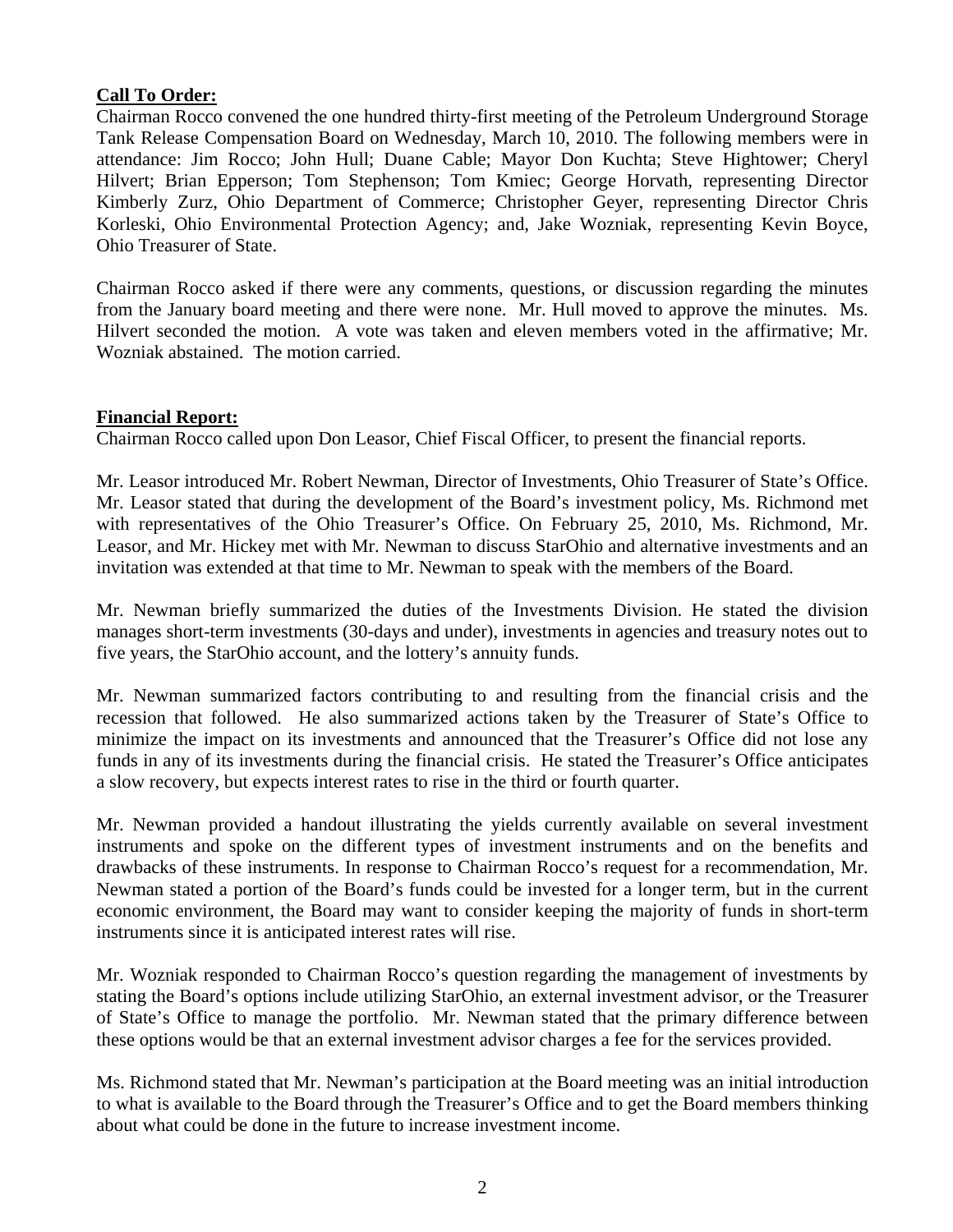# *Audit Update*

Mr. Leasor noted a copy of the fiscal year 2009 audit final draft was provided to the Board members with the meeting materials. He said the independent auditors, Schneider Downs, submitted the audit to the State Auditor's Office by the January  $31<sup>st</sup>$  extended deadline. Mr. Leasor said the audit is subject to review and acceptance by the Auditor of State and it has not yet been released.

## *December and January Financials*

Mr. Leasor stated the December and January financials were emailed to each member. He asked if there were any questions or concerns regarding these reports. Hearing none, Mr. Leasor began with the January financials.

Mr. Leasor said as of January 31, 2010, there was a little over \$6.97 million in the obligated account, which is set aside for fiscal year 2010 claim settlement payments. He said the current unobligated balance is a little over \$11.02 million, and another \$6.74 million is held in the debt service account.

Mr. Leasor said as of January 31, 2010, tank revenue was at 99.65% of the 2009-budgeted revenue, totaling approximately \$14.6 million. He said that this amount is net of approximately \$88,000 in refunded tank fees.

Mr. Leasor explained that in December the investment income decreased \$3,397.30 primarily due to a decrease in the market values of the investments held in the debt service fund. He stated that this is an unrealized loss and when these investments mature, the Board will receive par value and a loss will not be realized on those investments.

He noted that the claims expense for January was approximately \$379,000 and the claims expense for December was almost \$408,000. He stated that approximately \$3.5 million had been paid in claims from July 1, 2009, to date. Mr. Leasor stated a \$1.2 million lump sum settlement offer was made to a major oil company in December and to date, the agreement was not finalized.

Mr. Leasor noted that the legal and professional line item for December and January was higher than prior months. He said the December expenses were primarily related to the 2009 audit and the January expenses were related to the second quarter payment for the services of the Assistant Attorney General.

Mr. Leasor said that the temporary service line item is at 85% of the budget, however, as mentioned at the January meeting, this cost was incurred during the first half of the year as anticipated. He said now that the assurability analyst position had been filled, this line item would fall within the budgeted amount.

Mr. Leasor noted that the office expense line item is now about 110% of the amount budgeted. He said this was due to the replacement monitors purchased during the current fiscal year. These monitors were expensed in accordance with the capital assets policy approved by the Board at its November meeting.

Mr. Leasor stated that with the exception of cyclical items such as postage, printing and copying, and the bond trustee expense, all other expense line items are on target through the end of January.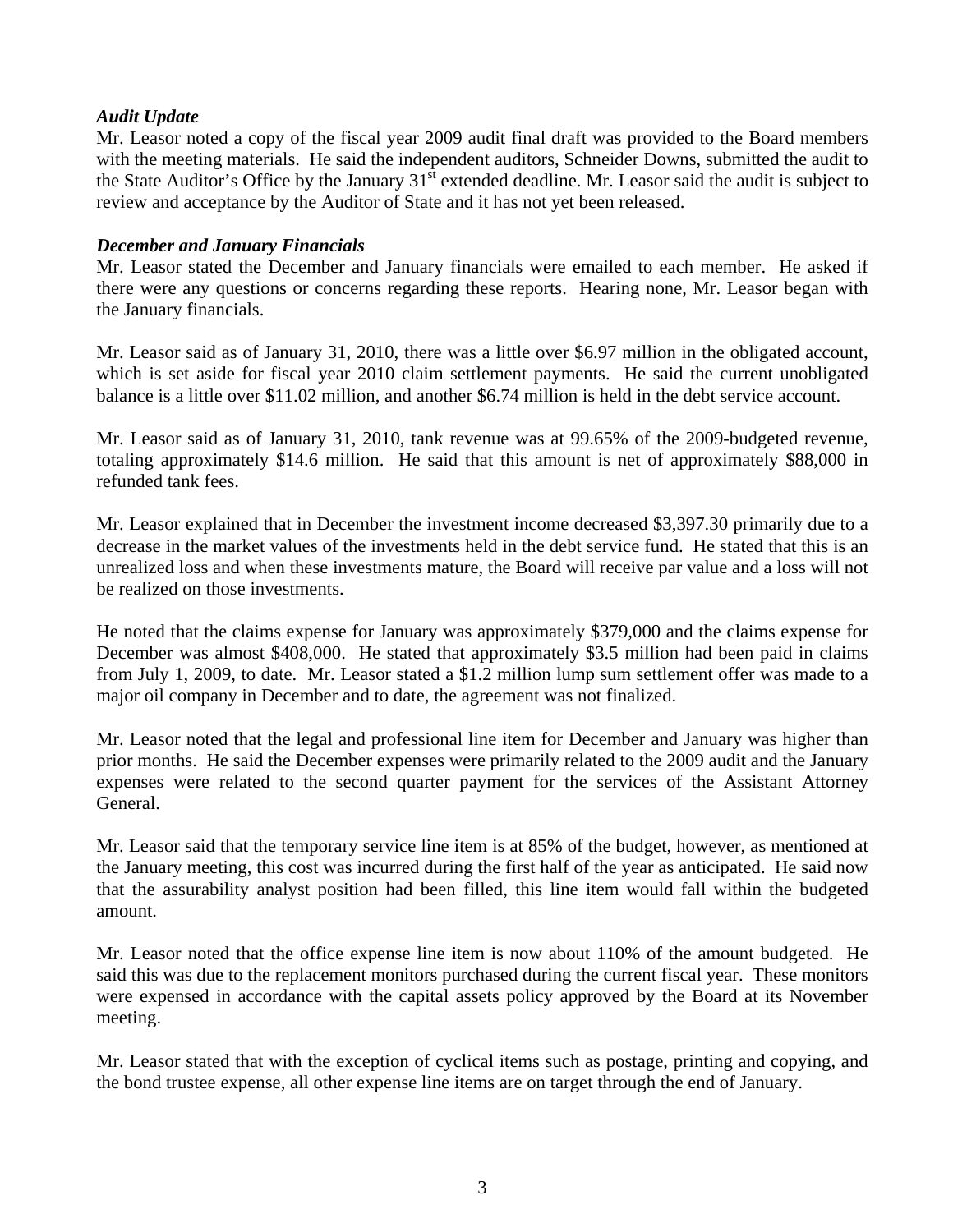In response to Mr. Hightower's question regarding the auditors report stating significant deficiencies relative to internal reporting, Mr. Leasor stated a procedure had been developed regarding the estimate of uncollectible accounts; however, it needed to be discussed with the auditors prior to implementation. Chairman Rocco noted the Board had been dealing with this issue for a few years. He said part of this was due to the change in the software for our tracking system and how accounts receivable are tracked.

In response to Mr. Hull's concern regarding the investment income received to date, Mr. Leasor said the investment income budget had been based on one-half percent and after the budget was developed, interest rates continued to fall and today the StarOhio yield rate is .06%.

Chairman Rocco stated the Finance Committee would meet before the June meeting to discuss the options of refinancing the bonds, paying off the bonds early, or a variety of combinations of those, as well as whether the Board should issue additional bonds. He said all of these decisions are tied to the market and with the market being as volatile as it is now, if the Board is to issue new bonds, the goal would be to act quickly so that bonds could be issued at the lowest rate available. He asked the committee members to peruse the Sources & Uses of Funds options prepared by Public Financial Management, Inc., and, assuming viable opportunities are available, the committee would make a recommendation to the members at the June Board meeting.

Ms. Richmond expressed her appreciation to Mr. Jake Wozniak of the Treasurer's Office, as he was instrumental in the process of analyzing whether it would be beneficial to refinance the Board's bonds.

#### **BUSTR Report:**

Chairman Rocco called upon George Horvath, Bureau Chief, to present the BUSTR report.

Mr. Horvath stated that BUSTR continues to work toward completing one of the requirements of the Energy Act, which mandates the on-site inspection of each underground storage tank (UST) in Ohio every three years. He said 5,114 or 65.11% of the facilities had been inspected through the end of January, leaving 2,740 to be completed this cycle. Mr. Horvath noted that due to the hiring freeze, grant money initially intended for new hires is being used to fund an overtime project to address this requirement, which is due by August 8, 2010. He said while BUSTR is not as far along as planned, he expects a noticeable jump in numbers before the next meeting.

Mr. Horvath noted that in addition to the inspections, the BUSTR administrative rules are being reviewed as required by the five-year rule review, while concurrently drafting new rules to conform to the requirements of the Energy Act of 2005. Noting the rule review process, he said there should be a report released soon regarding the 2,000+ petitions received during the request for petitions timeframe.

In response to Chairman Rocco's question regarding the anticipated timeline for completion of the rule review, Mr. Horvath said once the report on petitions is available, the regulated community would have a designated timeline to review and comment. He said management would like to have the rules to the Joint Committee on Agency Rule Review (JCARR) by early summer.

Following Chairman Rocco's suggestion to review one rule at a time, Mr. Horvath stated that had been considered but determined it would not be feasible as many of the rules are interconnected.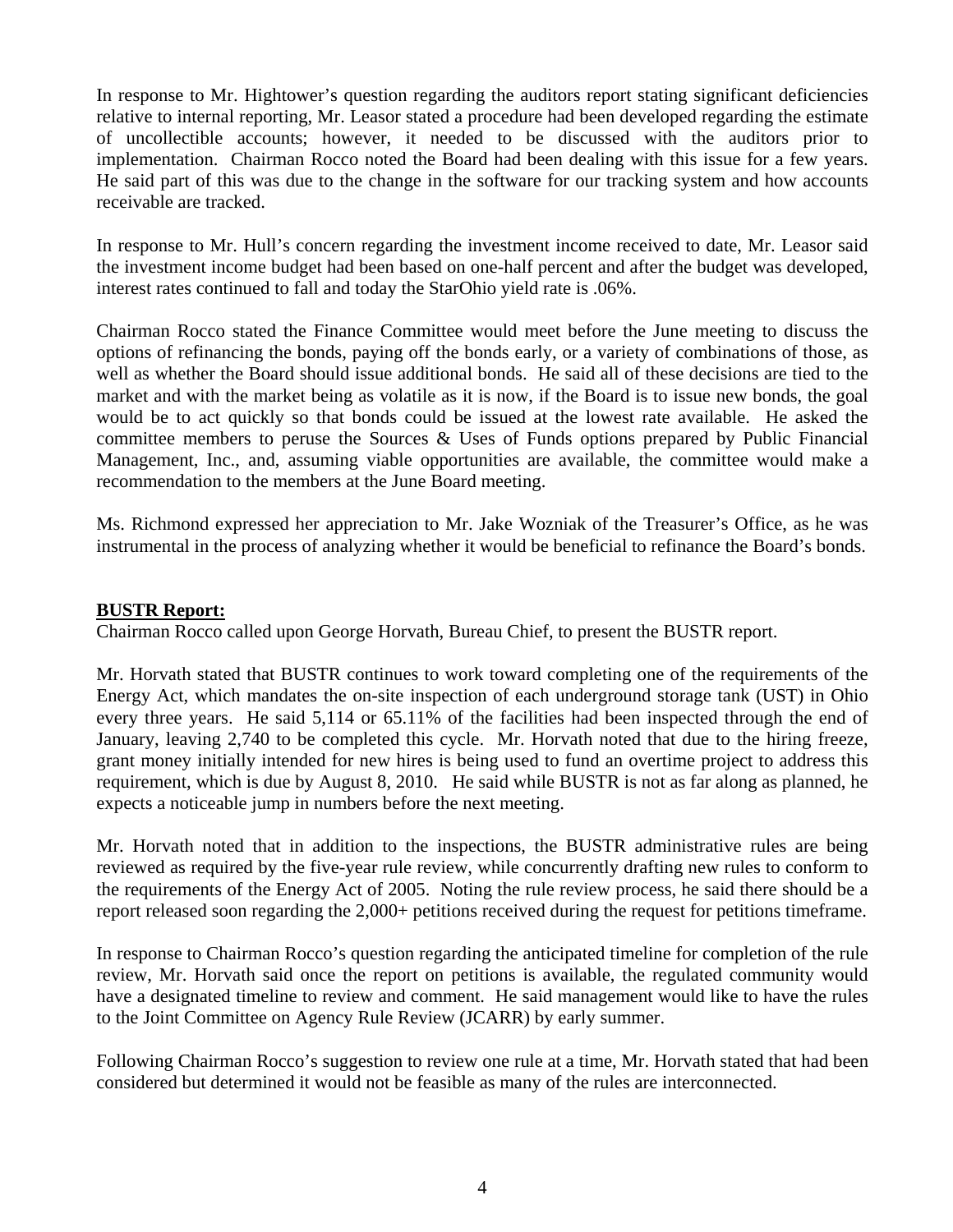Chairman Rocco said the Board is interested in the progress of rule 1301:7-9-05, Financial Responsibility Requirements. Mr. Horvath said an extension had been granted for this specific rule review and possibly would be submitted as a "No Change Rule" during this review process.

Mr. Horvath said BUSTR was one of few states to receive grant monies from the ARRA (American Reinvestment and Recovery Act) to assess and cleanup contamination from abandoned tanks in Ohio. He said the bureau is preparing purchase orders and working with U.S. EPA for the final site selection. Mr. Horvath said the Department of Administrative Services recently announced the vendor selection.

Mr. Horvath said the bureau is working to upgrade the BUSTR tank tracking software program and the ultimate goal for this project is to have all records on-line as soon as possible. He also requested Board members to contact him if anyone was familiar with the Tumbleweed software. He reported that through the ARRA program the Tumbleweed software is to be installed and Mr. Horvath said it sounded as if it would be an excellent way for larger operators to obtain any documentation they required by using Tumbleweed, rather than making a records request to BUSTR. He said login accounts would be required for those interested in the Tumbleweed program and once it is in place, more information will be made available on the BUSTR website.

Mr. Horvath reported there are 22,804 USTs registered with BUSTR and 3,125 active releases as of the end of February.

## **Claims Report:**

Chairman Rocco called on Ms. Cindy Duann, Environmental Claims Supervisor, to present the claims report.

Ms. Duann said the current total maximum liability of in-house open claims is approximately \$28.9 million. She said using the historical claim payout ratio of 65%, the actual anticipated claim liability of unpaid in-house claims is about \$19 million. She said 1,803 fund eligible sites had received an NFA and the average cleanup cost is \$123,798 per NFA site. Ms. Duann said for the 158 NFA sites cleaned up exclusively under BUSTR's 1999 and/or 2005 risk based corrective action (RBCA) rules, the average cleanup cost is \$67,677 per site.

Ms. Duann said there are currently only 20 claims under appeal.

Ms. Duann said in January and February, the claims staff received a total of 143 claims and settled or closed 145 claims offering \$1.9 million. Ms. Duann said of the 391 claims settled this program year, approximately 28.7% of the claim face value was disallowed, or about 63.5% of the net value was reimbursed with a total settlement offer of \$3.9 million. She said with four more months to go in this program year, and including the \$1.2 million lump sum payment to a major oil company, it is projected that the total claim settlement offer in this program year will be approximately \$8 million.

Ms. Duann said currently there are only 12 open eligibility applications to be determined, which includes two applications requiring more information be submitted prior to the determination. Ms. Duann said in the past eight months, the Board received 51 eligibility applications and in that same time period, approved 60 eligibility applications and denied 14 applications. She pointed out that 50% of the total denials were made in January and February, as these were complicated applications, which took longer to evaluate and to make final determinations.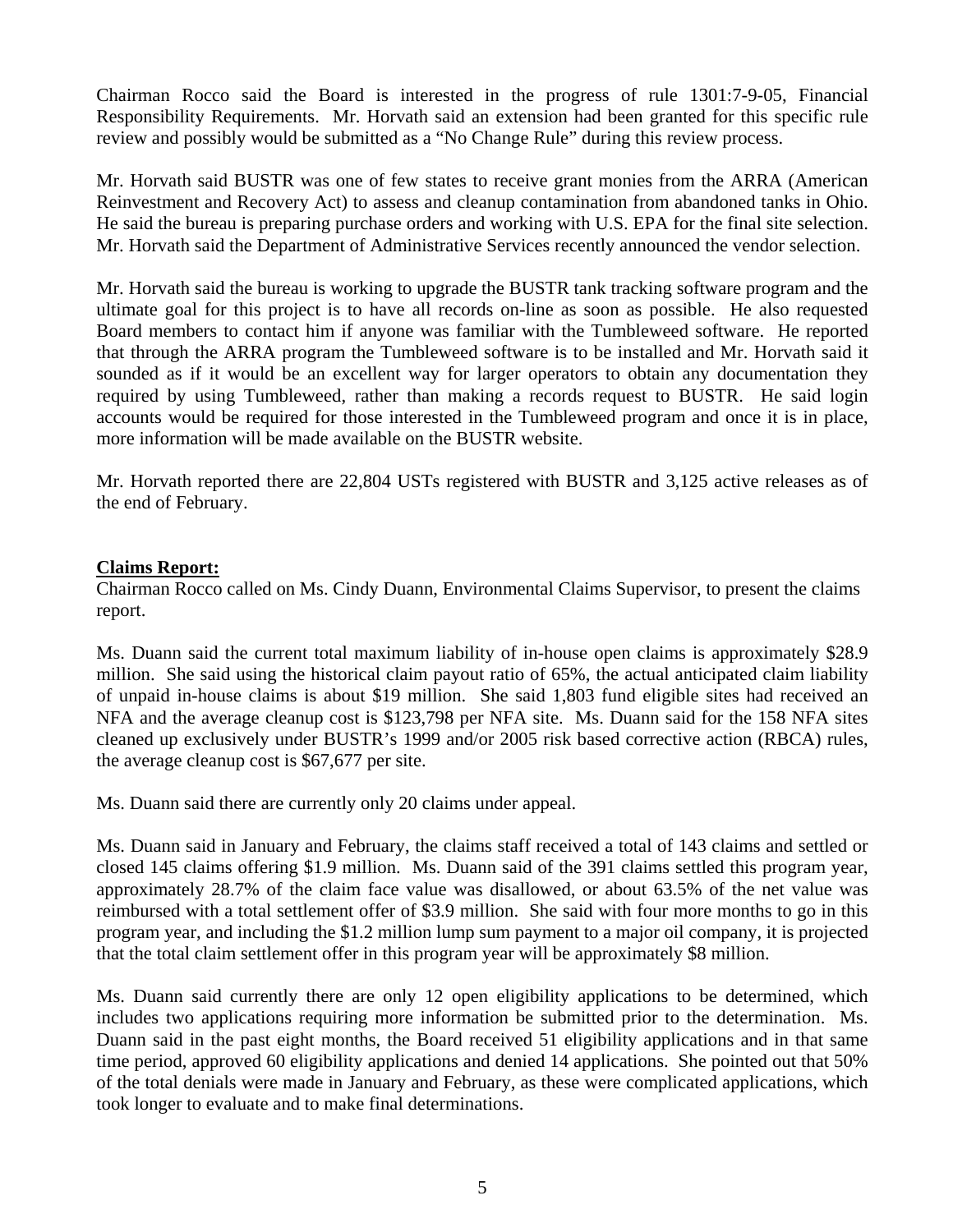Ms. Duann said that in the last two months the staff had focused on claim settlements and during that time the Board received 26 cost pre-approval applications and responded to 16 requests. She said for this program year, the Board received 128 requests for cost pre-approval and responded to 145 requests.

## **New Business**

Chairman Rocco called upon Ms. Richmond to present two hardship applications. Ms. Richmond stated when hardship applications are granted, owner/operators granted hardship status will have their claims reviewed within 30-days of receipt and thereby, reduce the financial burden on companies. A hardship status is granted for one year and can be renewed annually by submitting another application accompanied with updated financial information.

# *Hardship Applications*

# *Claim #18344-0001/10/26/98, Owner – Gary Glessner, dba Red Stripe Associates*

Ms. Richmond stated this application is from Gary Glessner, owner #18344, doing business as Red Stripe Associates in St. Clairsville, Ohio. This is Mr. Glessner's tenth request for hardship status. Previous hardship applications expired in 2001, 2002, 2003, 2005, 2006, 2008, and 2009. Ms. Richmond stated that Mr. Glessner's applications for hardship status were denied in August 2006 and November 2008.

Ms. Richmond said she talked with Mr. Glessner last year and, as verified by the company's tax records submitted with the application, the property and business were sold at a loss in November 2008. Red Stripe's only cash receipts currently are from the new owner's monthly payment. The majority of these funds are used to make Red Stripe's payments on the original loans to acquire the property.

Ms. Richmond said to date the Fund had reimbursed Mr. Glessner a little over \$179,000 in corrective action costs. She said the most recent claim from Red Stripe had been received in February 2010 and totaled almost \$11,000. In addition to the review of the hardship application, a U.S. Environmental Protection Agency (EPA) financial capacity test was used to determine if Mr. Glessner's company had the ability to carry debt. Ms. Richmond said according to the ABEL model, Red Stripe is not in a position where it can acquire financing or manage its cash flow to self-finance ongoing corrective action costs.

Ms. Richmond recommended that the Board approve this application and grant hardship status to Red Stripe Associates. Mr. Hull moved to approve the application. Mayor Kuchta seconded and a vote was taken. Eleven members voted in the affirmative and Mr. Horvath abstained. The motion carried.

## *Claim #18752-0001/06/11/08, Owner – Charles V. Hanrahan, dba Chuck's Citgo*

Ms. Richmond stated this application is from Charles Hanrahan, owner #18752, doing business as Chuck's Citgo in Springfield, Ohio. This is Mr. Hanrahan's first request for hardship status.

Ms. Richmond stated Mr. Hanrahan is requesting hardship status for the cleanup of a release that was discovered in 2008 when the tanks were removed from 3718 Lawrenceville Drive in Springfield. She said he currently leases the property to an auto service and repair center. She said to date, one claim package totaling just under \$25,000 had been received and is pending review.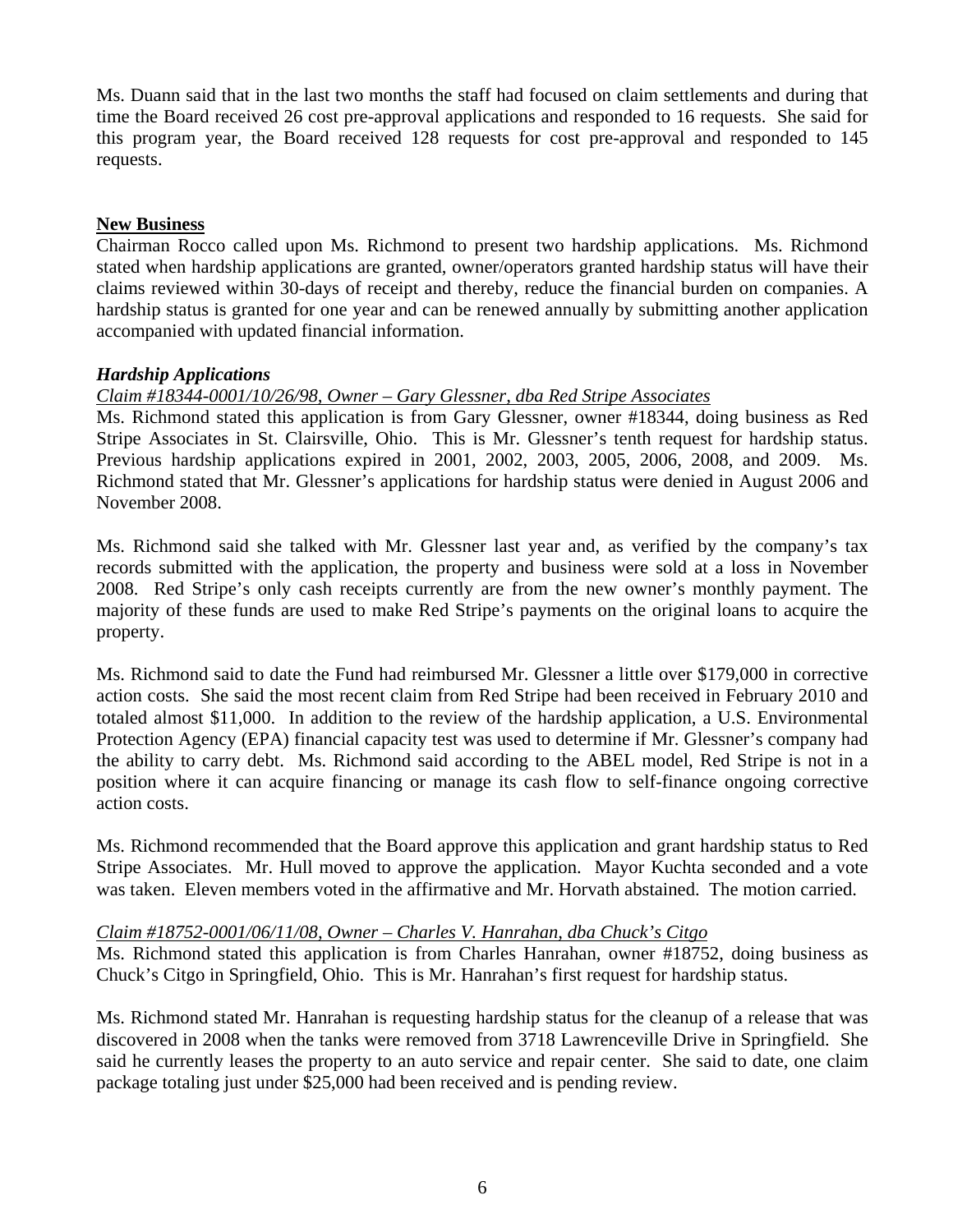Ms. Richmond said based on information provided with the application, Mr. Hanrahan's household gross income slightly exceeds his reported annual household living expenses and debt payments. She added that his cash on-hand and 401(k) investments total less than \$20,000.

Ms. Richmond said in addition to the review of the hardship application, a U.S. Environmental Protection Agency (EPA) financial capacity test was used to determine if Mr. Hanrahan had the ability to carry additional debt in order to pay corrective action costs. Ms. Richmond said a family member paid the \$25,000 in costs submitted for reimbursement on Mr. Hanrahan's behalf.

Ms. Richmond recommended that the Board approve this application and grant hardship status to Charles Hanrahan. Mr. Hull moved to approve the application. Mr. Hightower seconded and a vote was taken. Eleven members voted in the affirmative and Mr. Horvath abstained. The motion carried.

# *Certificate of Coverage Ratification*

Chairman Rocco called upon Ms. Richmond to present for ratification by the Board the lists of owners who, since the last Board meeting, had either been issued or denied a Certificate of Coverage.

Ms. Richmond explained that behind Tab 7 there are two lists of owners. The first is a listing of owners who had been issued a program year 2008 Certificate of Coverage; and, behind the blue divider page, a listing of owners who had been denied a program year 2008 Certificate of Coverage. She said behind Tab 8 there is a listing of owners who had been issued a program year 2009 Certificate of Coverage, and behind the blue divider page, a listing of owners who had been denied a program year 2009 Certificate of Coverage since the January Board meeting.

Ms. Richmond said the process used to review the fee applications and issue or deny a Certificate of Coverage included a review for completeness to determine that full payment had been made, financial responsibility was demonstrated, and BUSTR registration was complete. In a second level of review, BUSTR registration data was considered to determine whether tanks for which coverage is sought are in compliance with BUSTR rules. Ms. Richmond said if there are no issues, the facility receives a Certificate of Coverage.

Ms. Richmond explained if compliance issues are discovered, notice is provided to owners in accordance with the Board's rules and the Revised Code. Throughout this process the Board's staff works with owners to correct the fee statement record and/or refers the owner to BUSTR to correct the registration record. She stated the staff often continues to work with owners even after a determination to deny a Certificate of Coverage had been issued. The Board's rules and the Revised Code make provisions for an appeal of the determinations issued within this process.

Ms. Richmond asked that the Board ratify her actions with respect to the 13 owners of 16 facilities receiving 2008 Certificates of Coverage.

Mr. Hull moved to ratify the list of 2008 Certificates of Coverage that were granted. Mr. Epperson seconded. A vote was taken and all were in favor. The motion passed.

Ms. Richmond stated all of the processes as stated in the Board's rules and the Revised Code were followed in making the determinations for denying Certificates of Coverage. Ms. Richmond asked that the Board ratify her actions with respect to the 44 facilities that were denied a Certificate of Coverage for program year 2008.